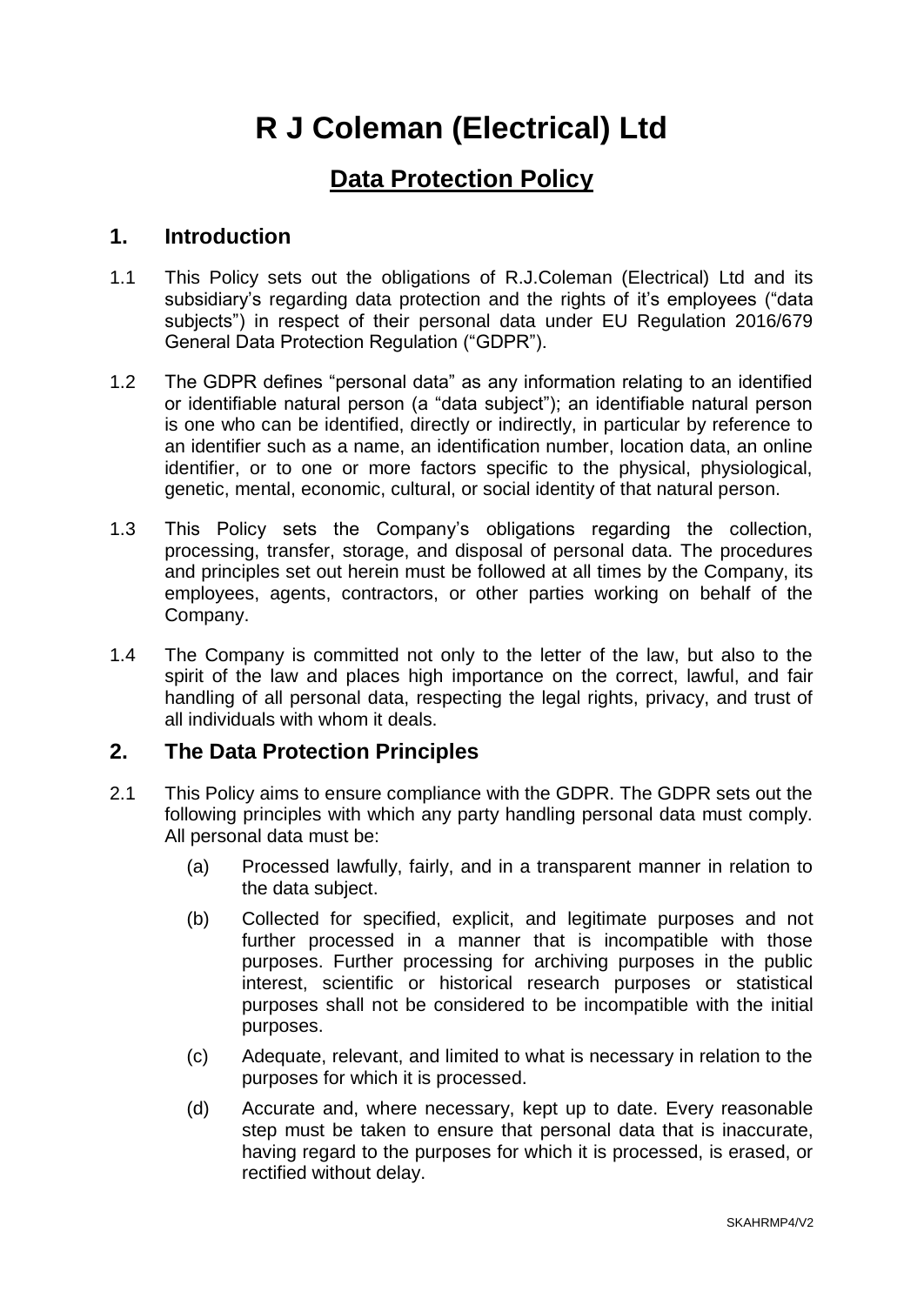- (e) Kept in a form which permits identification of data subjects for no longer than is necessary for the purposes for which the personal data is processed. Personal data may be stored for longer periods insofar as the personal data will be processed solely for archiving purposes in the public interest, scientific or historical research purposes, or statistical purposes, subject to implementation of the appropriate technical and organisational measures required by the GDPR in order to safeguard the rights and freedoms of the data subject.
- (f) Processed in a manner that ensures appropriate security of the personal data, including protection against unauthorised or unlawful processing and against accidental loss, destruction, or damage, using appropriate technical or organisational measures.

# **3. The Rights of Data Subjects**

- 3.1 The GDPR sets out the following rights applicable to data subjects (please refer to the parts of this policy indicated for further details):
	- (a) The right to be informed (Part 12).
	- (b) The right of access (Part 13);
	- (c) The right to rectification (Part 14);
	- (d) The right to erasure (also known as the 'right to be forgotten') (Part 15);
	- (e) The right to restrict processing (Part 16);
	- (f) The right to data portability (Part 17);
	- (g) The right to object (Part 18); and
	- (h) Rights with respect to automated decision-making and profiling (Parts 19 and 20).

# **4. Lawful, Fair, and Transparent Data Processing**

- 4.1 The GDPR seeks to ensure that personal data is processed lawfully, fairly, and transparently, without adversely affecting the rights of the data subject. The GDPR states that processing of personal data shall be lawful if at least one of the following applies:
	- (a) The data subject has given consent to the processing of their personal data for one or more specific purposes;
	- (b) The processing is necessary for the performance of a contract to which the data subject is a party, or in order to take steps at the request of the data subject prior to entering into a contract with them;
	- (c) The processing is necessary for compliance with a legal obligation to which the data controller is subject;
	- (d) The processing is necessary to protect the vital interests of the data subject or of another natural person;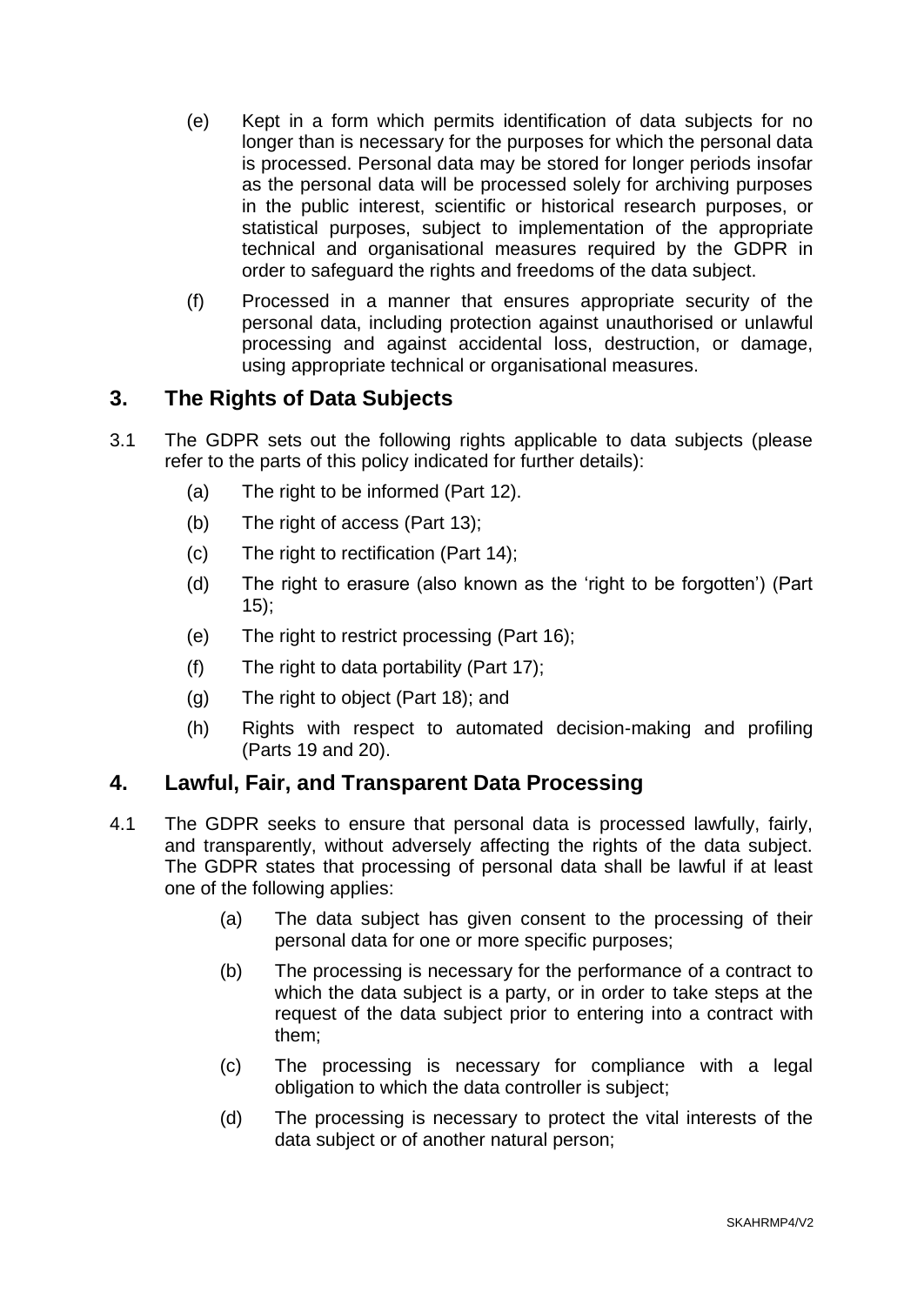- (e) The processing is necessary for the performance of a task carried out in the public interest or in the exercise of official authority vested in the data controller; or
- (f) The processing is necessary for the purposes of the legitimate interests pursued by the data controller or by a third party, except where such interests are overridden by the fundamental rights and freedoms of the data subject which require protection of personal data, in particular where the data subject is a child.
- 4.2 If the personal data in question is "special category data" (also known as "sensitive personal data") (for example, data concerning the data subject's race, ethnicity, politics, religion, trade union membership, genetics, biometrics (if used for ID purposes), health, sex life, or sexual orientation), at least one of the following conditions must be met:
	- (a) The data subject has given their explicit consent to the processing of such data for one or more specified purposes (unless EU or EU Member State law prohibits them from doing so);
	- (b) The processing is necessary for the purpose of carrying out the obligations and exercising specific rights of the data controller or of the data subject in the field of employment, social security, and social protection law (insofar as it is authorised by EU or EU Member State law or a collective agreement pursuant to EU Member State law which provides for appropriate safeguards for the fundamental rights and interests of the data subject);
	- (c) The processing is necessary to protect the vital interests of the data subject or of another natural person where the data subject is physically or legally incapable of giving consent;
	- (d) The data controller is a foundation, association, or other nonprofit body with a political, philosophical, religious, or trade union aim, and the processing is carried out in the course of its legitimate activities, provided that the processing relates solely to the members or former members of that body or to persons who have regular contact with it in connection with its purposes and that the personal data is not disclosed outside the body without the consent of the data subjects;
	- (e) The processing relates to personal data which is clearly made public by the data subject;
	- (f) The processing is necessary for the conduct of legal claims or whenever courts are acting in their judicial capacity;
	- (g) The processing is necessary for substantial public interest reasons, on the basis of EU or EU Member State law which shall be proportionate to the aim pursued, shall respect the essence of the right to data protection, and shall provide for suitable and specific measures to safeguard the fundamental rights and interests of the data subject;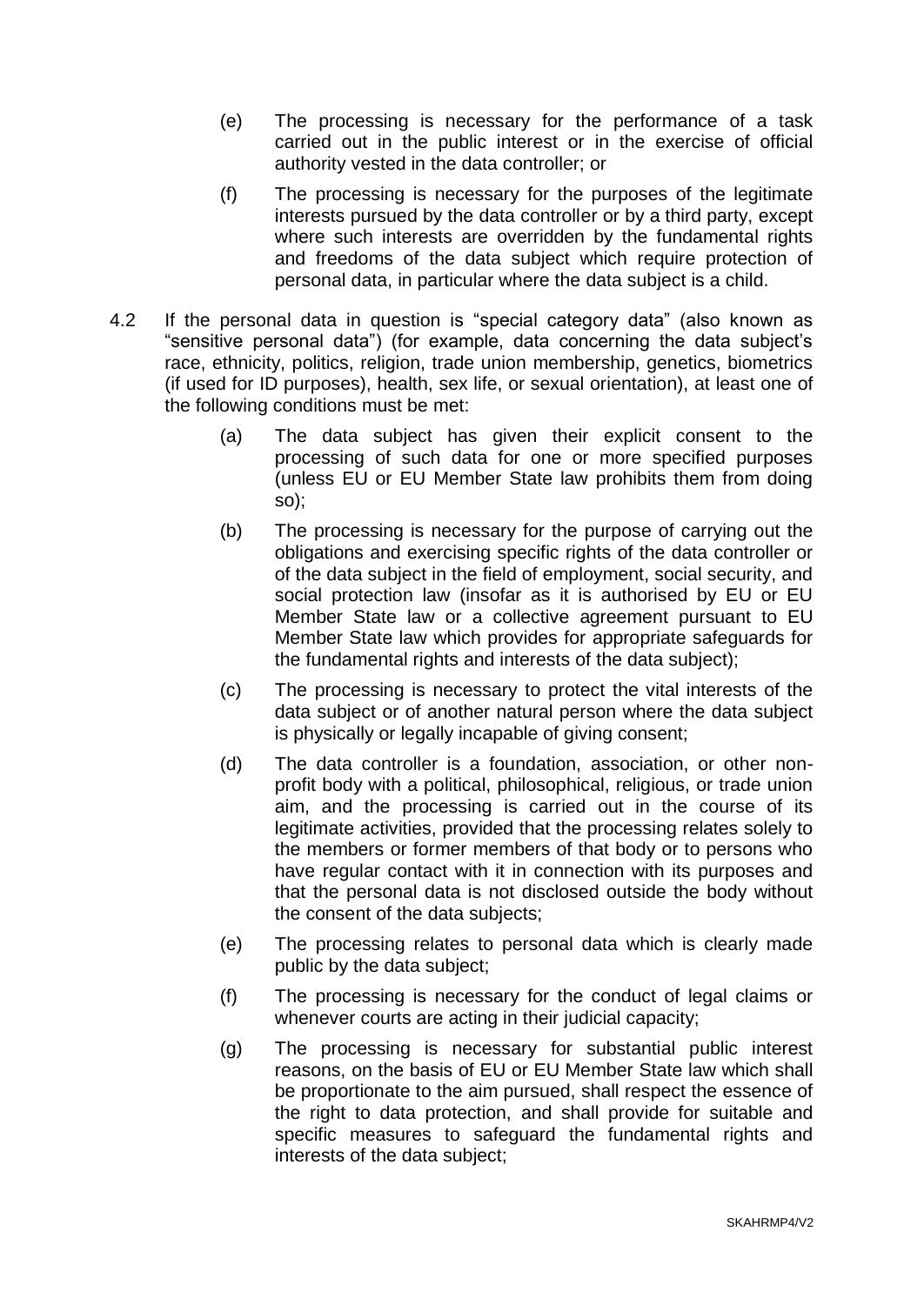- (h) The processing is necessary for the purposes of preventative or occupational medicine, for the assessment of the working capacity of an employee, for medical diagnosis, for the provision of health or social care or treatment, or the management of health or social care systems or services on the basis of EU or EU Member State law or pursuant to a contract with a health professional, subject to the conditions and safeguards referred to in Article 9(3) of the GDPR;
- (i) The processing is necessary for public interest reasons in the area of public health, for example, protecting against serious cross-border threats to health or ensuring high standards of quality and safety of health care and of medicinal products or medical devices, on the basis of EU or EU Member State law which provides for suitable and specific measures to safeguard the rights and freedoms of the data subject (in particular, professional secrecy); or
- (j) The processing is necessary for archiving purposes in the public interest, scientific or historical research purposes, or statistical purposes in accordance with Article 89(1) of the GDPR based on EU or EU Member State law which shall be proportionate to the aim pursued, respect the essence of the right to data protection, and provide for suitable and specific measures to safeguard the fundamental rights and the interests of the data subject.

# **5. Specified, Explicit, and Legitimate Purposes**

- 5.1 The Company collects and processes the personal data set out in Part 21 of this Policy. This includes:
	- (a) Personal data collected directly from data subjects
	- (b) Personal data obtained from third parties.
- 5.2 The Company only collects, processes, and holds personal data for the specific purposes set out in Part 21 of this Policy (or for other purposes expressly permitted by the GDPR).
- 5.3 Data subjects are kept informed at all times of the purpose or purposes for which the Company uses their personal data. Please refer to Part 12 for more information on keeping data subjects informed.

# **6. Adequate, Relevant, and Limited Data Processing**

6.1 The Company will only collect and process personal data for and to the extent necessary for the specific purpose or purposes of which data subjects have been informed (or will be informed) as under Part 5, above, and as set out in Part 21, below.

# **7. Accuracy of Data and Keeping Data Up-to-Date**

7.1 The Company shall ensure that all personal data collected, processed, and held by it is kept accurate and up-to-date. This includes, but is not limited to,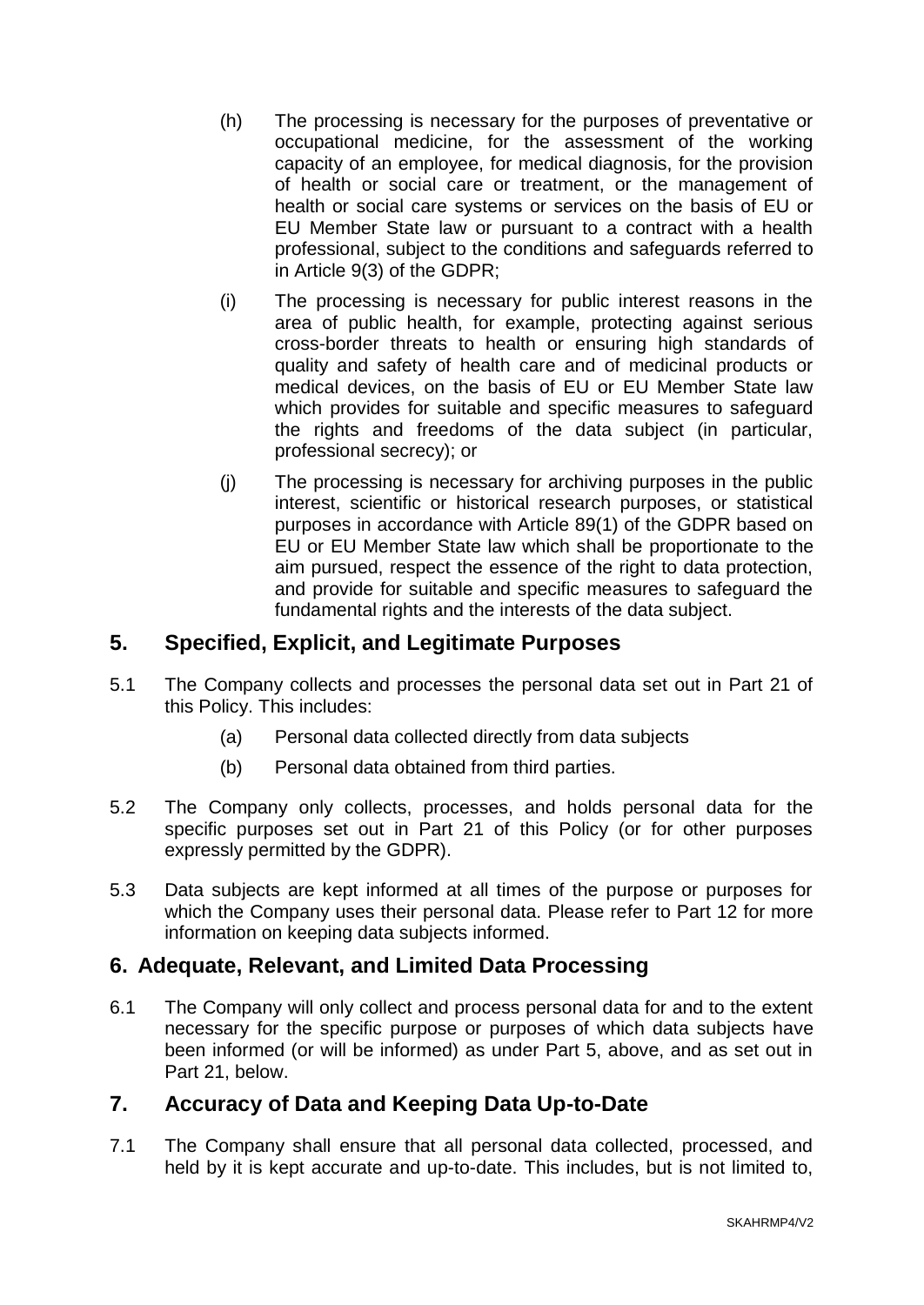the rectification of personal data at the request of a data subject, as set out in Part 14, below.

7.2 The accuracy of personal data shall be checked when it is collected and at 6 monthly intervals thereafter. If any personal data is found to be inaccurate or out-of-date, all reasonable steps will be taken without delay to amend or erase that data, as appropriate.

#### **8. Data Retention**

- 8.1 The Company shall not keep personal data for any longer than is necessary in light of the purpose or purposes for which that personal data was originally collected, held, and processed.
- 8.2 When personal data is no longer required, all reasonable steps will be taken to erase or otherwise dispose of it without delay.
- 8.3 For full details of the Company's approach to data retention, including retention periods for specific personal data types held by the Company, please refer to our Data Retention Policy.

#### **9. Secure Processing**

The Company shall ensure that all personal data collected, held, and processed is kept secure and protected against unauthorised or unlawful processing and against accidental loss, destruction, or damage. Further details of the technical and organisational measures which shall be taken are provided in Parts 22 to 27 of this Policy.

#### **10. Accountability and Record-Keeping**

- 10.1 The Company's Data Protection Officer is Richard Coleman 01724 851111
- 10.2 The Data Protection Officer shall be responsible for overseeing the implementation of this Policy and for monitoring compliance with this Policy, the Company's other data protection-related policies, and with the GDPR and other applicable data protection legislation.
- 10.3 The Company shall keep written internal records of all personal data collection, holding, and processing, which shall incorporate the following information:
- 10.4 The name and details of the Company, its Data Protection Officer, and any applicable third-party data processors;
- 10.5 The purposes for which the Company collects, holds, and processes personal data;
- 10.6 Details of the categories of personal data collected, held, and processed by the Company, and the categories of data subject to which that personal data relates;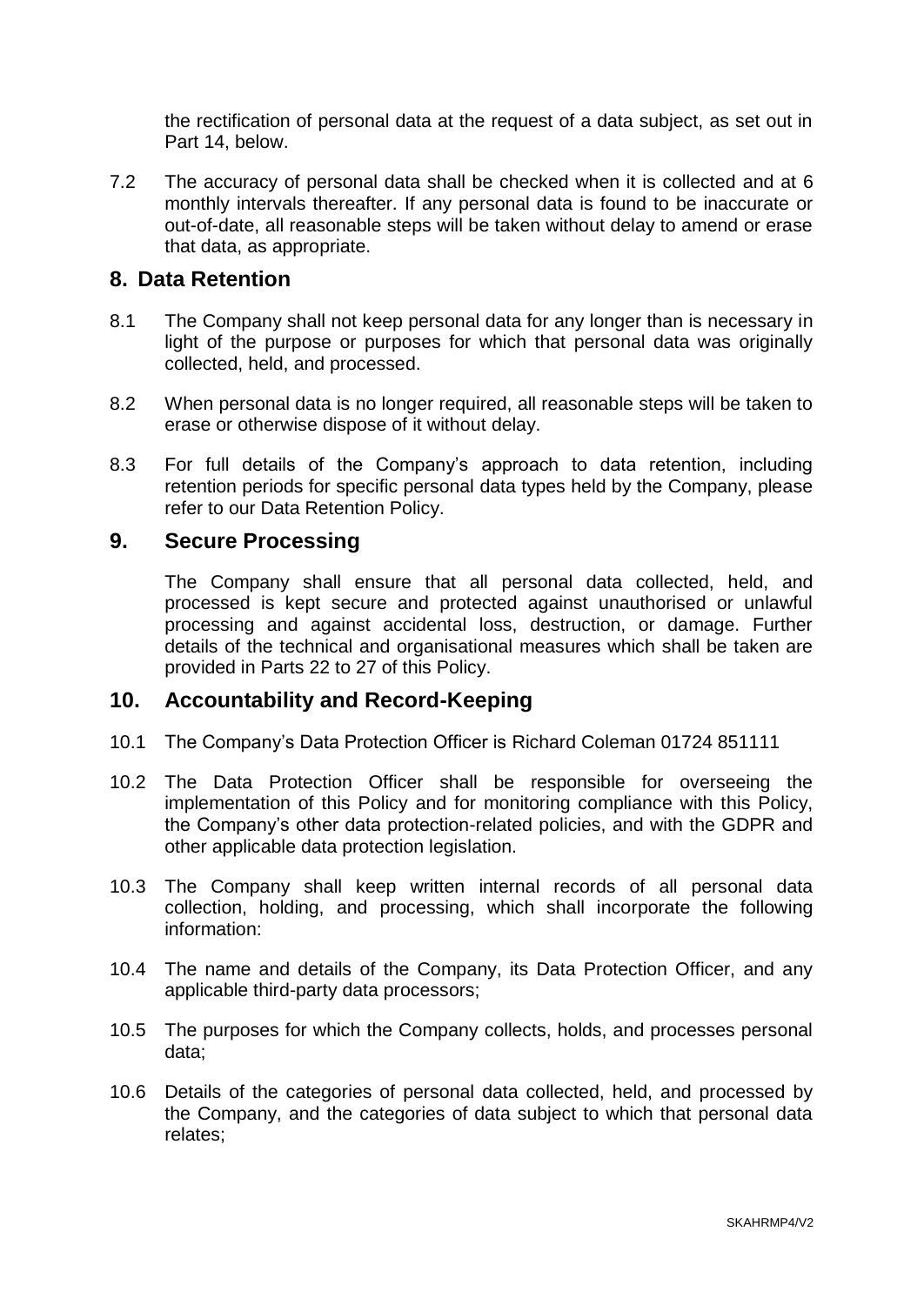- 10.7 Details of any transfers of personal data to non-EEA countries including all mechanisms and security safeguards;
- 10.8 Details of how long personal data will be retained by the Company (please refer to the Company's Data Retention Policy); and
- 10.9 Detailed descriptions of all technical and organisational measures taken by the Company to ensure the security of personal data.

#### **11. Data Protection Impact Assessments**

- 11.1 The Company shall carry out Data Protection Impact Assessments for any and all new projects and/or new uses of personal data which involve the use of new technologies and the processing involved is likely to result in a high risk to the rights and freedoms of data subjects under the GDPR.
- 11.2 Data Protection Impact Assessments shall be overseen by the Data Protection Officer and shall address the following:
	- (a) The type(s) of personal data that will be collected, held, and processed;
	- (b) The purpose(s) for which personal data is to be used;
	- (c) The Company's objectives;
	- (d) How personal data is to be used;
	- (e) The parties (internal and/or external) who are to be consulted;
	- (f) The necessity and proportionality of the data processing with respect to the purpose(s) for which it is being processed;
	- (g) Risks posed to data subjects;
	- (h) Risks posed both within and to the Company; and
	- (i) Proposed measures to minimise and handle identified risks.

# **12. Keeping Data Subjects Informed**

- 12.1 The Company shall provide the information set out in Part 12.2 to every data subject:
	- (a) Where personal data is collected directly from data subjects, those data subjects will be informed of its purpose at the time of collection; and
	- (b) Where personal data is obtained from a third party, the relevant data subjects will be informed of its purpose:
	- (c) if the personal data is used to communicate with the data subject, when the first communication is made; or
	- (d) if the personal data is to be transferred to another party, before that transfer is made; or
	- (e) as soon as reasonably possible and in any event not more than one month after the personal data is obtained.
- 14.2 The following information shall be provided: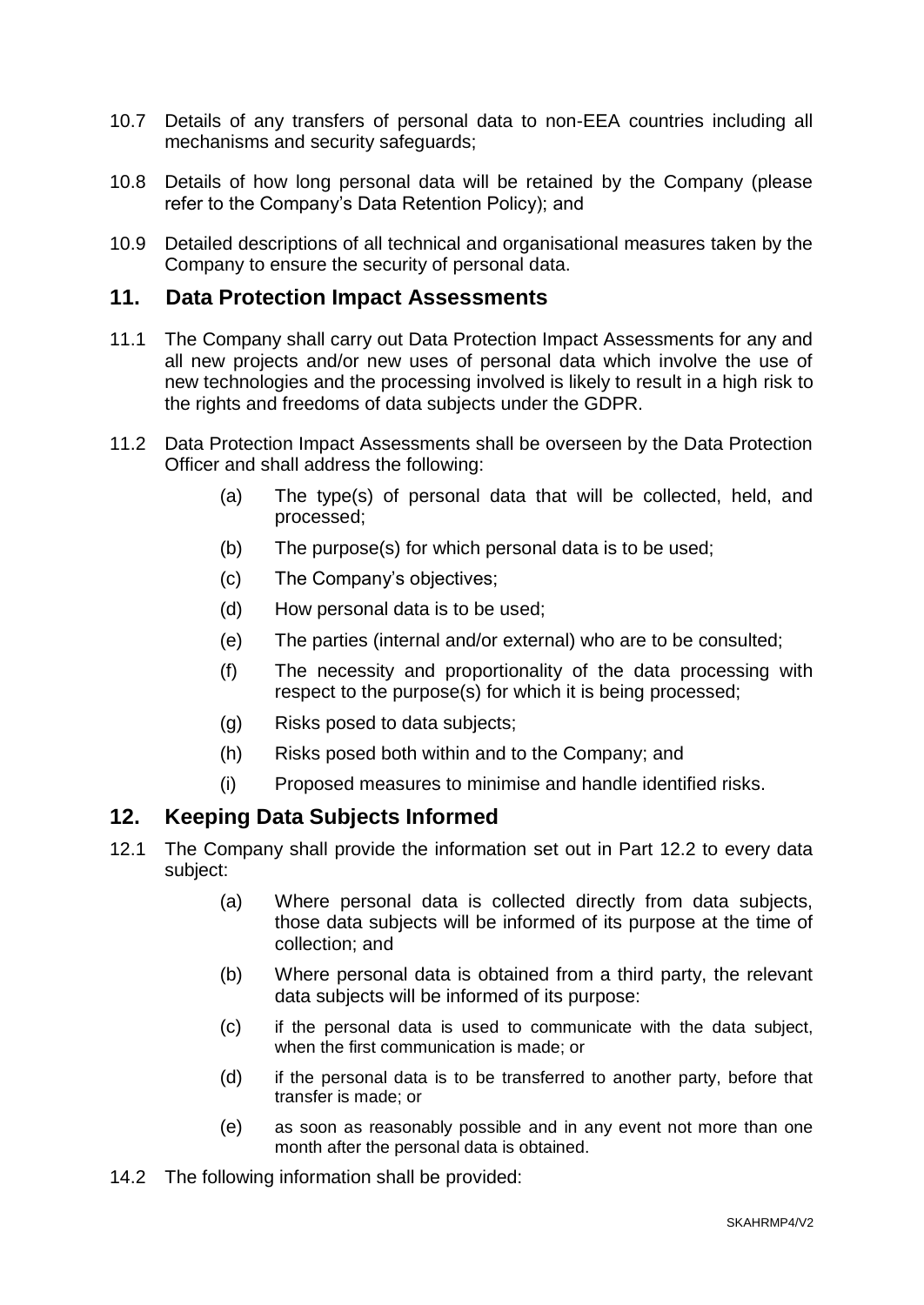- (a) Details of the Company including, but not limited to, the identity of its Data Protection Officer;
- (b) The purpose(s) for which the personal data is being collected and will be processed (as detailed in Part 21 of this Policy) and the legal basis justifying that collection and processing;
- (c) Where applicable, the legitimate interests upon which the Company is justifying its collection and processing of the personal data;
- (d) Where the personal data is not obtained directly from the data subject, the categories of personal data collected and processed;
- (e) Where the personal data is to be transferred to one or more third parties, details of those parties;
- (f) Where the personal data is to be transferred to a third party that is located outside of the European Economic Area (the "EEA"), details of that transfer, including but not limited to the safeguards in place (see Part 28 of this Policy for further details);
- (g) Details of data retention;
- (h) Details of the data subject's rights under the GDPR;
- (i) Details of the data subject's right to withdraw their consent to the Company's processing of their personal data at any time;
- (j) Details of the data subject's right to complain to the Information Commissioner's Office (the "supervisory authority" under the GDPR);
- (k) Where applicable, details of any legal or contractual requirement or obligation necessitating the collection and processing of the personal data and details of any consequences of failing to provide it; and
- (l) Details of any automated decision-making or profiling that will take place using the personal data, including information on how decisions will be made, the significance of those decisions, and any consequences.

# **13. Data Subject Access**

- 13.1 Data subjects may make subject access requests ("SARs") at any time to find out more about the personal data which the Company holds about them, what it is doing with that personal data, and why.
- 13.2 Employees wishing to make a SAR should do using a Subject Access Request Form, sending the form to the Company's Data Protection Officer at R.J.Coleman Office Premises at DN15 6AF
- 13.3 Responses to SARs shall normally be made within one month of receipt, however this may be extended by up to two months if the SAR is complex and/or numerous requests are made. If such additional time is required, the data subject shall be informed.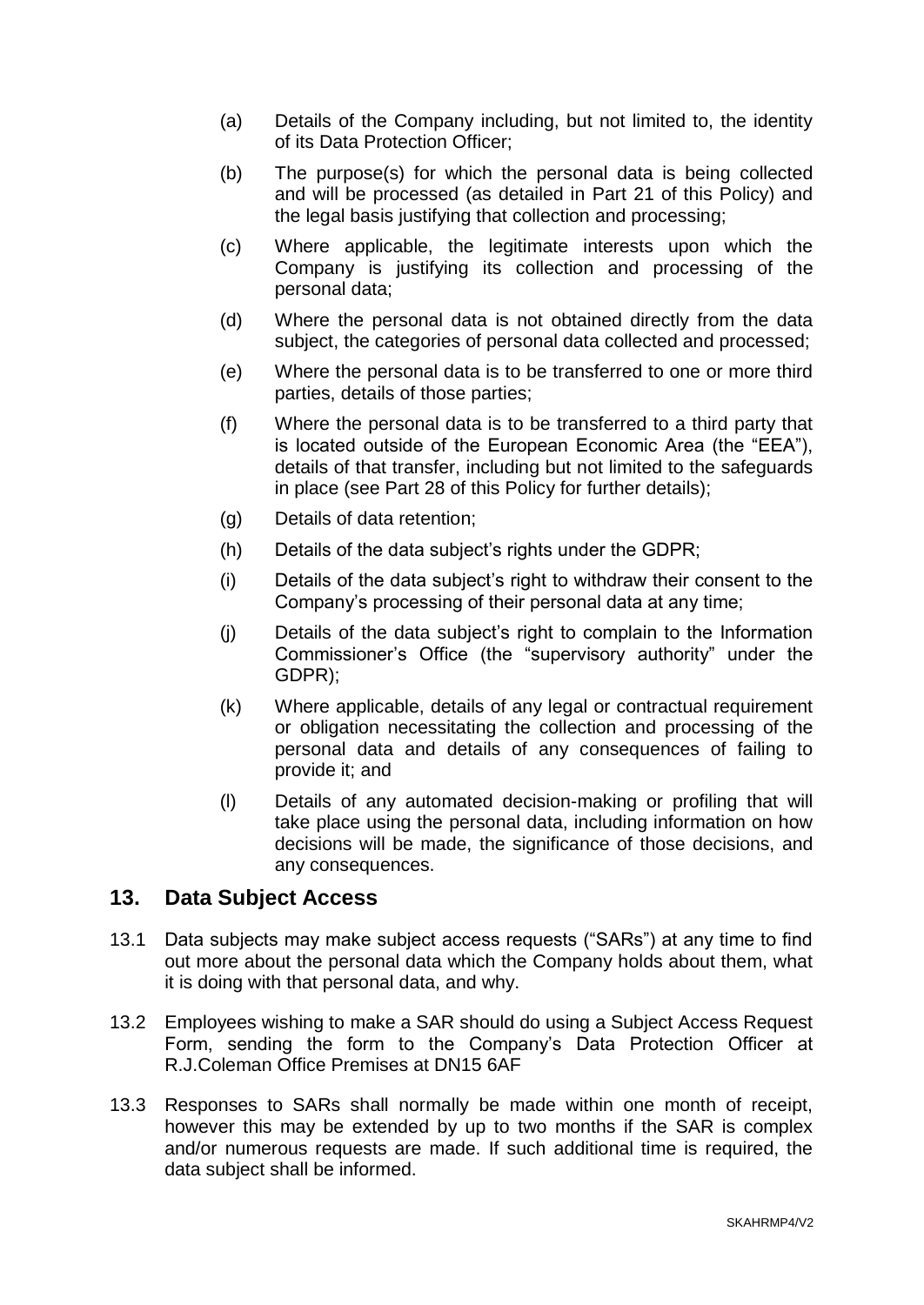- 13.4 All SARs received shall be handled by the Company's Data Protection Officer.
- 13.5 The Company does not charge a fee for the handling of normal SARs. The Company reserves the right to charge reasonable fees for additional copies of information that has already been supplied to a data subject, and for requests that are manifestly unfounded or excessive, particularly where such requests are repetitive.

#### **14. Rectification of Personal Data**

- 14.1 Data subjects have the right to require the Company to rectify any of their personal data that is inaccurate or incomplete.
- 14.2 The Company shall rectify the personal data in question, and inform the data subject of that rectification, within one month of the data subject informing the Company of the issue. The period can be extended by up to two months in the case of complex requests. If such additional time is required, the data subject shall be informed.
- 14.3 In the event that any affected personal data has been disclosed to third parties, those parties shall be informed of any rectification that must be made to that personal data.

#### **15. Erasure of Personal Data**

- 15.1 Data subjects have the right to request that the Company erases the personal data it holds about them in the following circumstances:
	- (a) It is no longer necessary for the Company to hold that personal data with respect to the purpose(s) for which it was originally collected or processed;
	- (b) The data subject wishes to withdraw their consent to the Company holding and processing their personal data;
	- (c) The data subject objects to the Company holding and processing their personal data (and there is no overriding legitimate interest to allow the Company to continue doing so) (see Part 18 of this Policy for further details concerning the right to object);
	- (d) The personal data has been processed unlawfully;
	- (e) The personal data needs to be erased in order for the Company to comply with a particular legal obligation
	- (f) The personal data is being held and processed for the purpose of providing information society services to a child.
- 15.2 Unless the Company has reasonable grounds to refuse to erase personal data, all requests for erasure shall be complied with, and the data subject informed of the erasure, within one month of receipt of the data subject's request. The period can be extended by up to two months in the case of complex requests. If such additional time is required, the data subject shall be informed.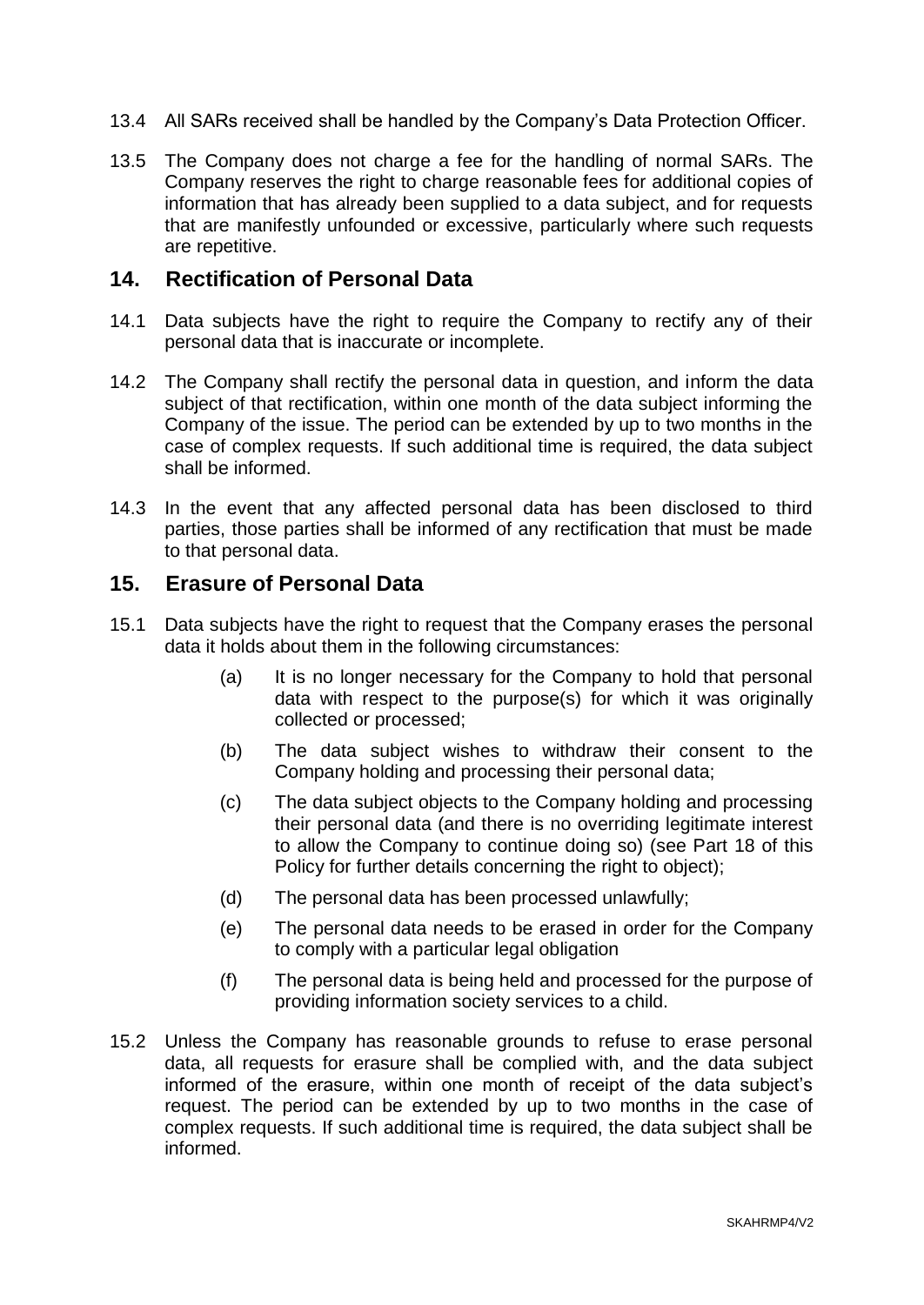15.3 In the event that any personal data that is to be erased in response to a data subject's request has been disclosed to third parties, those parties shall be informed of the erasure (unless it is impossible or would require disproportionate effort to do so).

## **16. Restriction of Personal Data Processing**

- 16.1 Data subjects may request that the Company ceases processing the personal data it holds about them. If a data subject makes such a request, the Company shall retain only the amount of personal data concerning that data subject (if any) that is necessary to ensure that the personal data in question is not processed further.
- 16.2 In the event that any affected personal data has been disclosed to third parties, those parties shall be informed of the applicable restrictions on processing it (unless it is impossible or would require disproportionate effort to do so).

#### **17. Data Portability**

- 17.1 The Company processes personal data using automated means. .
- 17.2 Where data subjects have given their consent to the Company to process their personal data in such a manner, or the processing is otherwise required for the performance of a contract between the Company and the data subject, data subjects have the right, under the GDPR, to receive a copy of their personal data and to use it for other purposes (namely transmitting it to other data controllers).
- 17.3 To facilitate the right of data portability, the Company shall make available all applicable personal data to data subjects in the following formats:
	- (a) Excel, Word, Access or Sage
	- (b) Accounting System by Barnes (Now Amtech).
- 17.4 Where technically feasible, if requested by a data subject, personal data shall be sent directly to the required data controller.
- 17.5 All requests for copies of personal data shall be complied with within one month of the data subject's request. The period can be extended by up to two months in the case of complex or numerous requests. If such additional time is required, the data subject shall be informed.

#### **18. Objections to Personal Data Processing**

- 18.1 Data subjects have the right to object to the Company processing their personal data based on legitimate interests, direct marketing (including profiling), and processing for scientific and/or historical research and statistics purposes.
- 18.2 Where a data subject objects to the Company processing their personal data based on its legitimate interests, the Company shall cease such processing immediately, unless it can be demonstrated that the Company's legitimate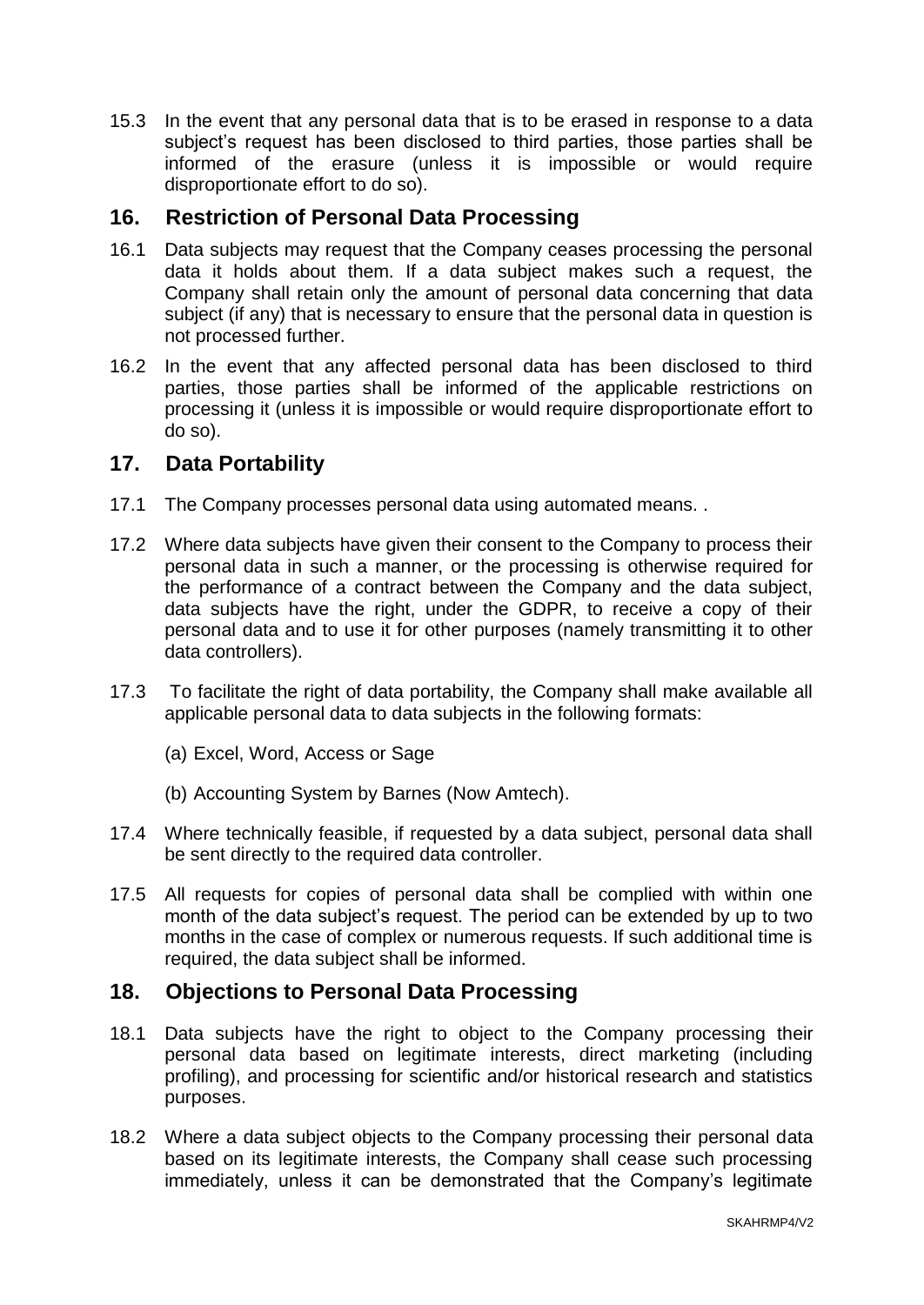grounds for such processing override the data subject's interests, rights, and freedoms, or that the processing is necessary for the conduct of legal claims.

- 18.3 Where a data subject objects to the Company processing their personal data for direct marketing purposes, the Company shall cease such processing immediately.
- 18.4 **[**Where a data subject objects to the Company processing their personal data for scientific and/or historical research and statistics purposes, the data subject must, under the GDPR, "demonstrate grounds relating to his or her particular situation". The Company is not required to comply if the research is necessary for the performance of a task carried out for reasons of public interest.**]**

#### **19. Automated Decision-Making**

- 19.1 The Company uses personal data in automated decision-making processes. Not applicable..
- 19.2 Where such decisions have a legal (or similarly significant effect) on data subjects, those data subjects have the right to challenge to such decisions under the GDPR, requesting human intervention, expressing their own point of view, and obtaining an explanation of the decision from the Company.
- 19.3 The right described in Part 19.2 does not apply in the following circumstances:
	- (a) The decision is necessary for the entry into, or performance of, a contract between the Company and the data subject;
	- (b) The decision is authorised by law; or
	- (c) The data subject has given their explicit consent.**]**

The Company uses personal data for profiling purposes. Not Currently Applicable.

- 19.4 When personal data is used for profiling purposes, the following shall apply:
	- (a) Clear information explaining the profiling shall be provided to data subjects, including the significance and likely consequences of the profiling;
	- (b) Appropriate mathematical or statistical procedures shall be used;
	- (c) Technical and organisational measures shall be implemented to minimise the risk of errors. If errors occur, such measures must enable them to be easily corrected; and
	- (d) All personal data processed for profiling purposes shall be secured in order to prevent discriminatory effects arising out of profiling (see Parts 22 to 26 of this Policy for more details on data security).**]**

#### **20. Personal Data Collected, Held, and Processed**

20.1 The following personal data is collected, held, and processed by the Company (for details of data retention, please refer to the Company's Data Retention Policy):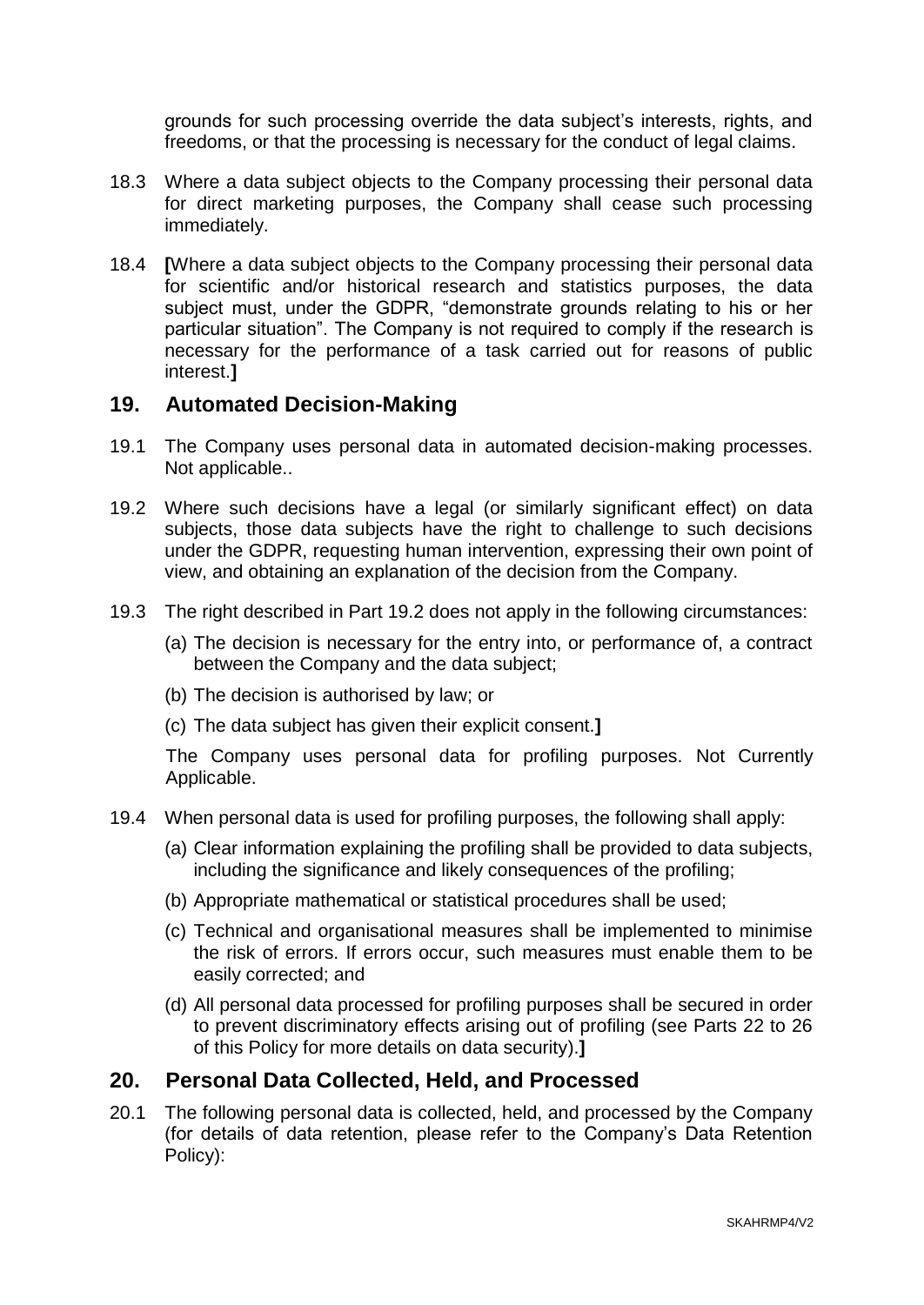| Data Ref.         | <b>Type of Data</b>                   | <b>Purpose of Data</b>                                  |
|-------------------|---------------------------------------|---------------------------------------------------------|
| <b>PAYROLL</b>    | <b>PERSONAL</b>                       | Payment of wages and administration<br>of pension       |
| <b>SECURITY</b>   | Names, Addresses,<br>electronic Zones | To enable regular servicing and<br>correct product data |
| <b>QUOTATIONS</b> | Names, Addresses,                     | Measurements, calculations prices.                      |
| <b>INVOICING</b>  | Names Addresses<br>monetary values    | Invoicing and purchase control                          |
| CCTV              | In House CCTV<br>Images               | <b>Theft Prevention</b>                                 |

# **21. Data Security - Transferring Personal Data and Communications**

- 21.1 The Company shall ensure that the following measures are taken with respect to all communications and other transfers involving personal data:
	- (a) All emails containing personal data must be encrypted using computerised encryption.
	- (b) All emails containing personal data must be marked "confidential";
	- (c) Personal data may be transmitted over secure networks only; transmission over unsecured networks is not permitted in any circumstances;
	- (d) Personal data may not be transmitted over a wireless network if there is a wired alternative that is reasonably practicable;
	- (e) Personal data contained in the body of an email, whether sent or received, should be copied from the body of that email and stored securely. The email itself should be deleted. All temporary files associated therewith should also be deleted.
	- (f) Where personal data is to be sent by facsimile transmission the recipient should be informed in advance of the transmission and should be waiting by the fax machine to receive the data;
	- (g) Where personal data is to be transferred in hardcopy form it should be passed directly to the recipient or sent using "signed for" postage.
	- (h) All personal data to be transferred physically, whether in hardcopy form or on removable electronic media shall be transferred in a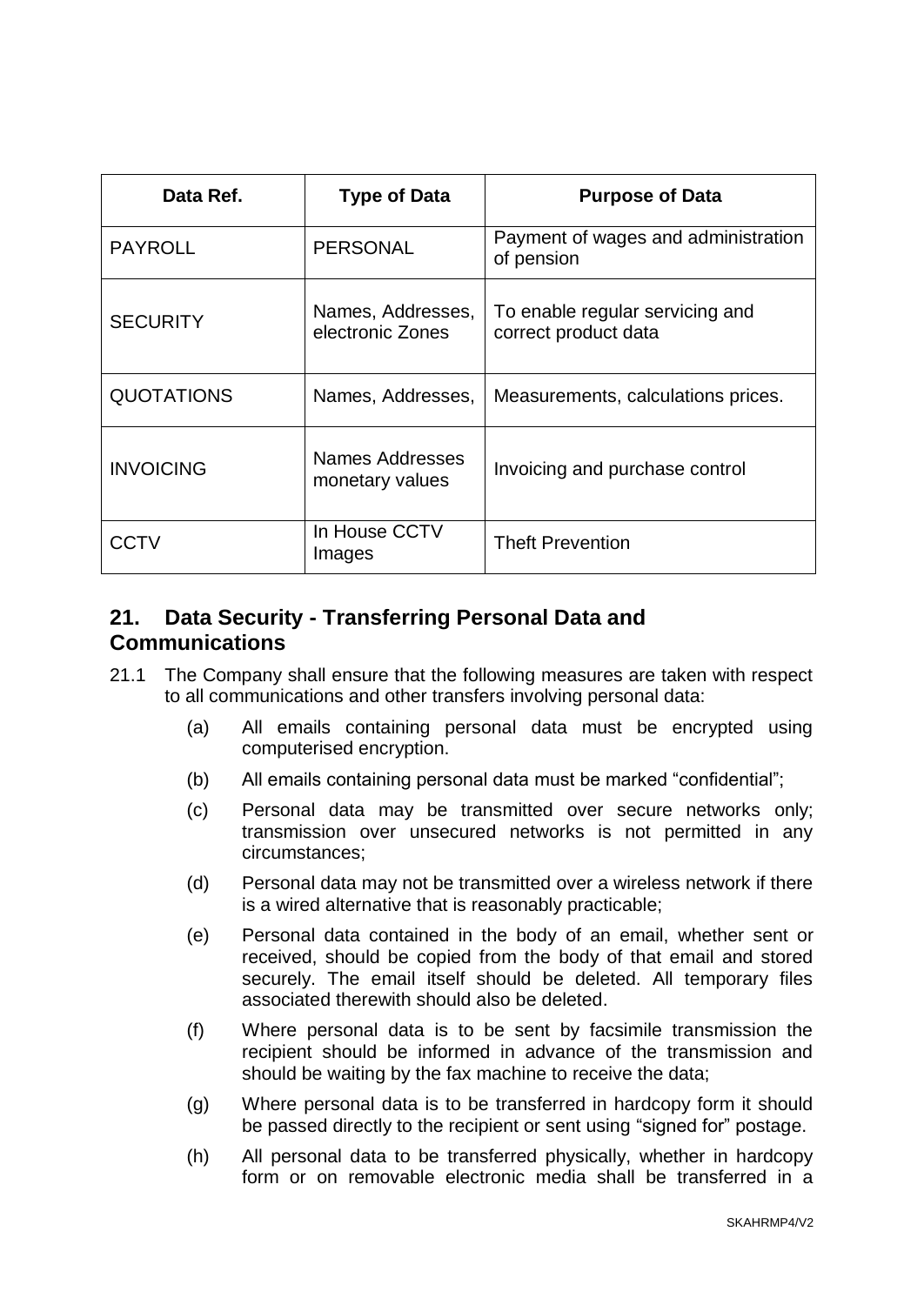suitable container marked "confidential".

#### **22. Data Security - Storage**

- 22.1 The Company shall ensure that the following measures are taken with respect to the storage of personal data:
	- (a) All electronic copies of personal data should be stored securely using passwords and **[**<<insert type(s) of encryption>>**]** data encryption;
	- (b) All hardcopies of personal data, along with any electronic copies stored on physical, removable media should be stored securely in a locked box, drawer, cabinet, or similar;
	- (c) All personal data stored electronically should be backed up <<insert interval>> with backups stored **[**onsite**] AND/OR [**offsite**]**. All backups should be encrypted **[using <<insert type(s)** of encryption>>**]**;
	- (d) No personal data should be stored on any mobile device (including, but not limited to, laptops, tablets, and smartphones), whether such device belongs to the Company or otherwise **[**without the formal written approval of <<insert name(s) and/or position(s) and contact details>> and, in the event of such approval, strictly in accordance with all instructions and limitations described at the time the approval is given, and for no longer than is absolutely necessary**]**; and
	- (e) No personal data should be transferred to any device personally belonging to an employee and personal data may only be transferred to devices belonging to agents, contractors, or other parties working on behalf of the Company where the party in question has agreed to comply fully with the letter and spirit of this Policy and of the GDPR (which may include demonstrating to the Company that all suitable technical and organisational measures have been taken).

#### **23. Data Security - Disposal**

23.1 When any personal data is to be erased or otherwise disposed of for any reason (including where copies have been made and are no longer needed), it should be securely deleted and disposed of. For further information on the deletion and disposal of personal data, please refer to the Company's Data Retention Policy.

# **24. Data Security - Use of Personal Data**

- 24.1 The Company shall ensure that the following measures are taken with respect to the use of personal data:
	- (a) No personal data may be shared informally and if an employee, agent, sub-contractor, or other party working on behalf of the Company requires access to any personal data that they do not already have access to, such access should be formally requested from Richard Coleman R.J.Coleman Offices at DN15 6AF;
	- (b) No personal data may be transferred to any employees, agents,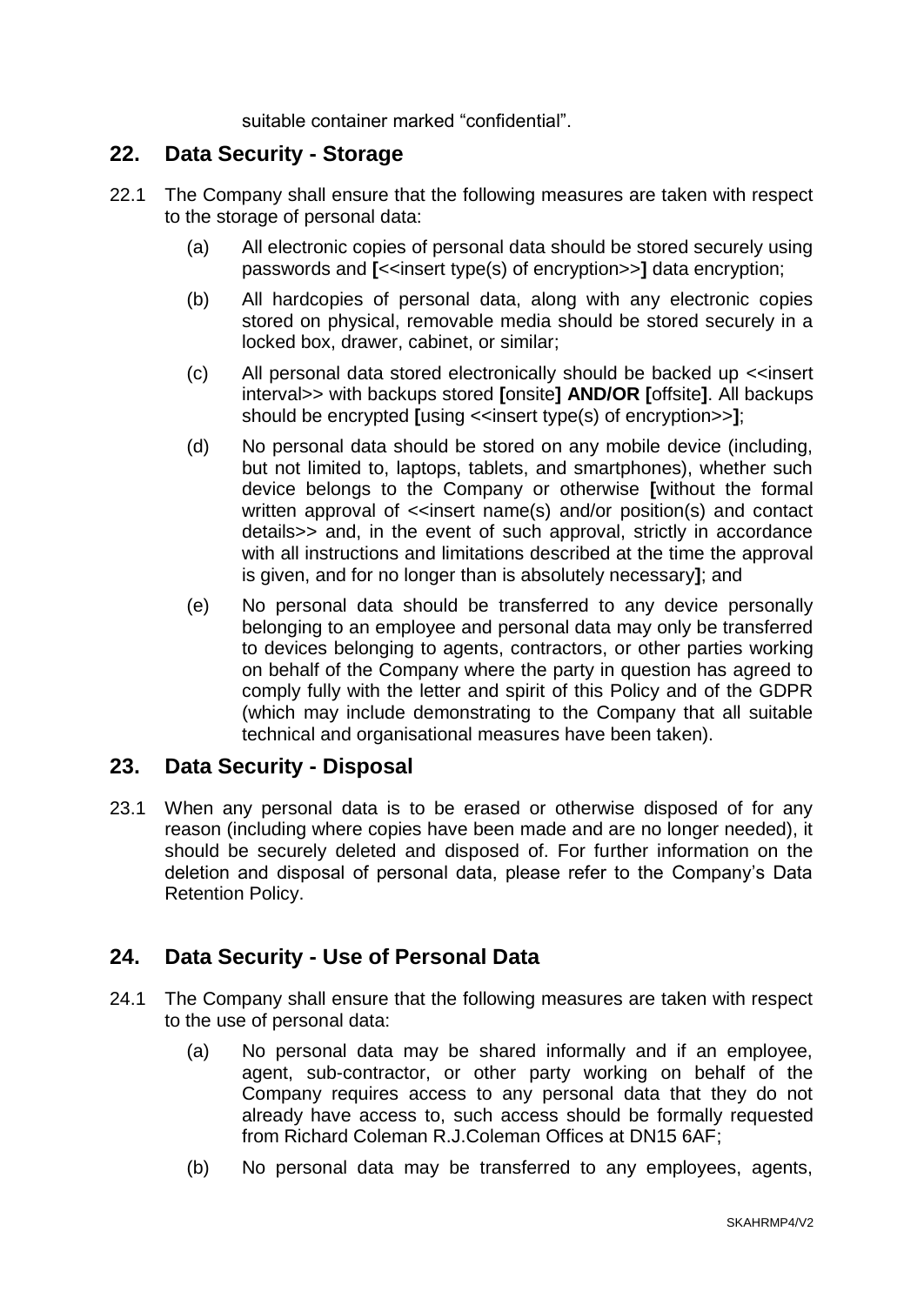contractors, or other parties, whether such parties are working on behalf of the Company or not, without the authorisation of Richard Coleman;

- (c) Personal data must be handled with care at all times and should not be left unattended or on view to unauthorised employees, agents, sub-contractors, or other parties at any time;
- (d) If personal data is being viewed on a computer screen and the computer in question is to be left unattended for any period of time, the user must lock the computer and screen before leaving it; and
- (e) Where personal data held by the Company is used for marketing purposes, it shall be the responsibility of Richard Coleman to ensure that the appropriate consent is obtained and that no data subjects have opted out, whether directly or via a third-party service such as the TPS.

### **25. Data Security - IT Security**

- 25.1 The Company shall ensure that the following measures are taken with respect to IT and information security:
	- (a) All passwords used to protect personal data should be changed regularly and should not use words or phrases that can be easily guessed or otherwise compromised. All passwords must contain a combination of uppercase and lowercase letters, numbers, and symbols. **[**All software used by the Company is designed to require such passwords.**]**;
	- (b) Under no circumstances should any passwords be written down or shared between any employees, agents, contractors, or other parties working on behalf of the Company, irrespective of seniority or department. If a password is forgotten, it must be reset using the applicable method. IT staff do not have access to passwords;
	- (c) All software (including, but not limited to, applications and operating systems) shall be kept up-to-date. The Company's IT staff shall be responsible for installing any and all security-related updates **[**not more than 12 Months after the updates are made available by the publisher or manufacturer**] OR [**as soon as reasonably and practically possible**] [**, unless there are valid technical reasons not to do so**]**; and
	- (d) No software may be installed on any Company-owned computer or device without the prior approval of the Richard Coleman.

#### **26. Organisational Measures**

- 26.1 The Company shall ensure that the following measures are taken with respect to the collection, holding, and processing of personal data:
	- (a) All employees, agents, contractors, or other parties working on behalf of the Company shall be made fully aware of both their individual responsibilities and the Company's responsibilities under the GDPR and under this Policy, and shall be provided with a copy of this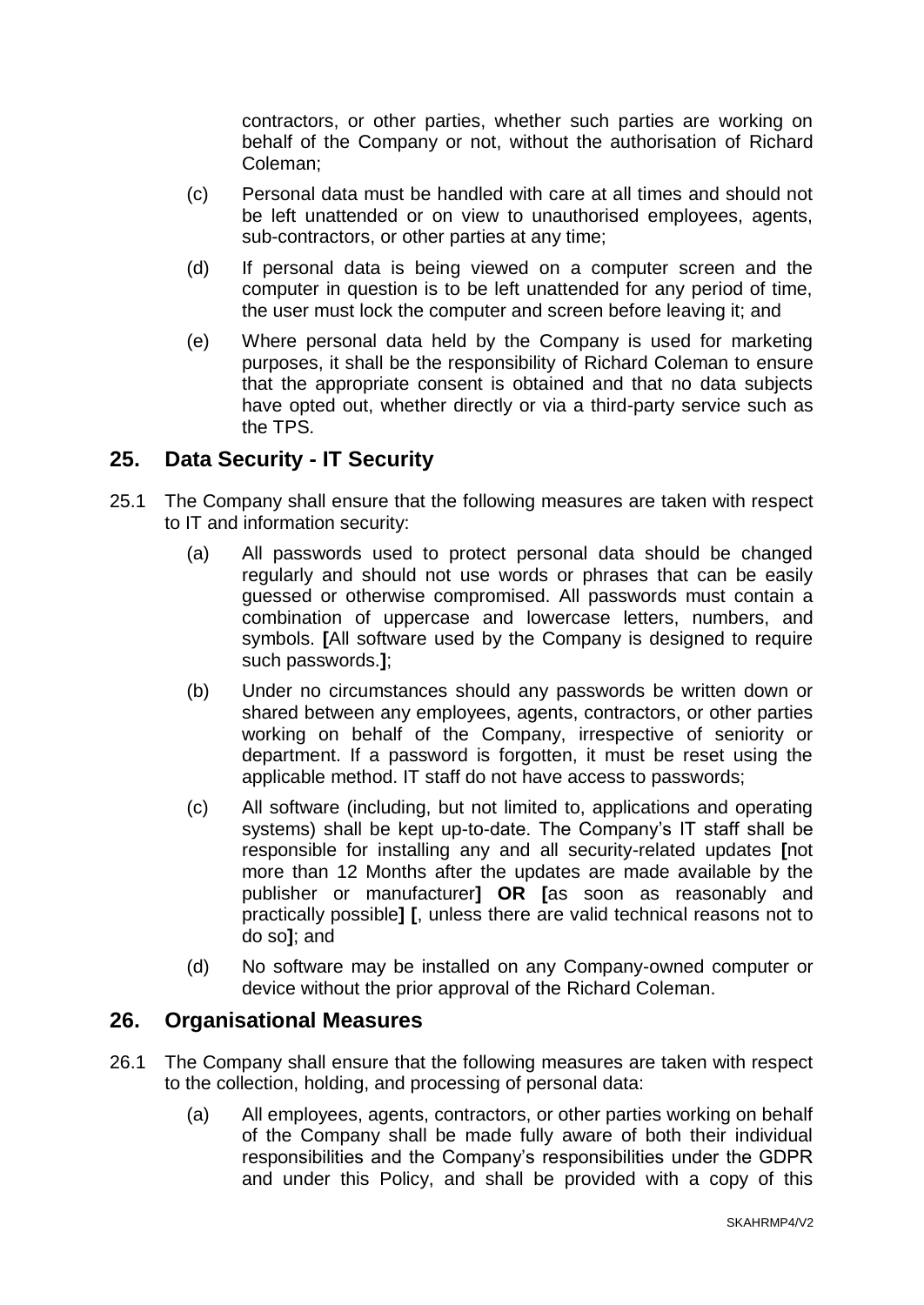Policy;

- (b) Only employees, agents, sub-contractors, or other parties working on behalf of the Company that need access to, and use of, personal data in order to carry out their assigned duties correctly shall have access to personal data held by the Company;
- (c) All employees, agents, contractors, or other parties working on behalf of the Company handling personal data will be appropriately trained to do so;
- (d) All employees, agents, contractors, or other parties working on behalf of the Company handling personal data will be appropriately supervised;
- (e) All employees, agents, contractors, or other parties working on behalf of the Company handling personal data shall be required and encouraged to exercise care, caution, and discretion when discussing work-related matters that relate to personal data, whether in the workplace or otherwise;
- (f) Methods of collecting, holding, and processing personal data shall be regularly evaluated and reviewed;
- (g) All personal data held by the Company shall be reviewed periodically, as set out in the Company's Data Retention Policy;
- (h) The performance of those employees, agents, contractors, or other parties working on behalf of the Company handling personal data shall be regularly evaluated and reviewed;
- (i) All employees, agents, contractors, or other parties working on behalf of the Company handling personal data will be bound to do so in accordance with the principles of the GDPR and this Policy by contract;
- (j) All agents, contractors, or other parties working on behalf of the Company handling personal data must ensure that any and all of their employees who are involved in the processing of personal data are held to the same conditions as those relevant employees of the Company arising out of this Policy and the GDPR; and
- (k) Where any agent, contractor or other party working on behalf of the Company handling personal data fails in their obligations under this Policy that party shall indemnify and hold harmless the Company against any costs, liability, damages, loss, claims or proceedings which may arise out of that failure.

# **27. Transferring Personal Data to a Country Outside the EEA**

- 27.1 The Company may from time to time transfer ('transfer' includes making available remotely) personal data to countries outside of the EEA.
- 27.2 The transfer of personal data to a country outside of the EEA shall take place only if one or more of the following applies: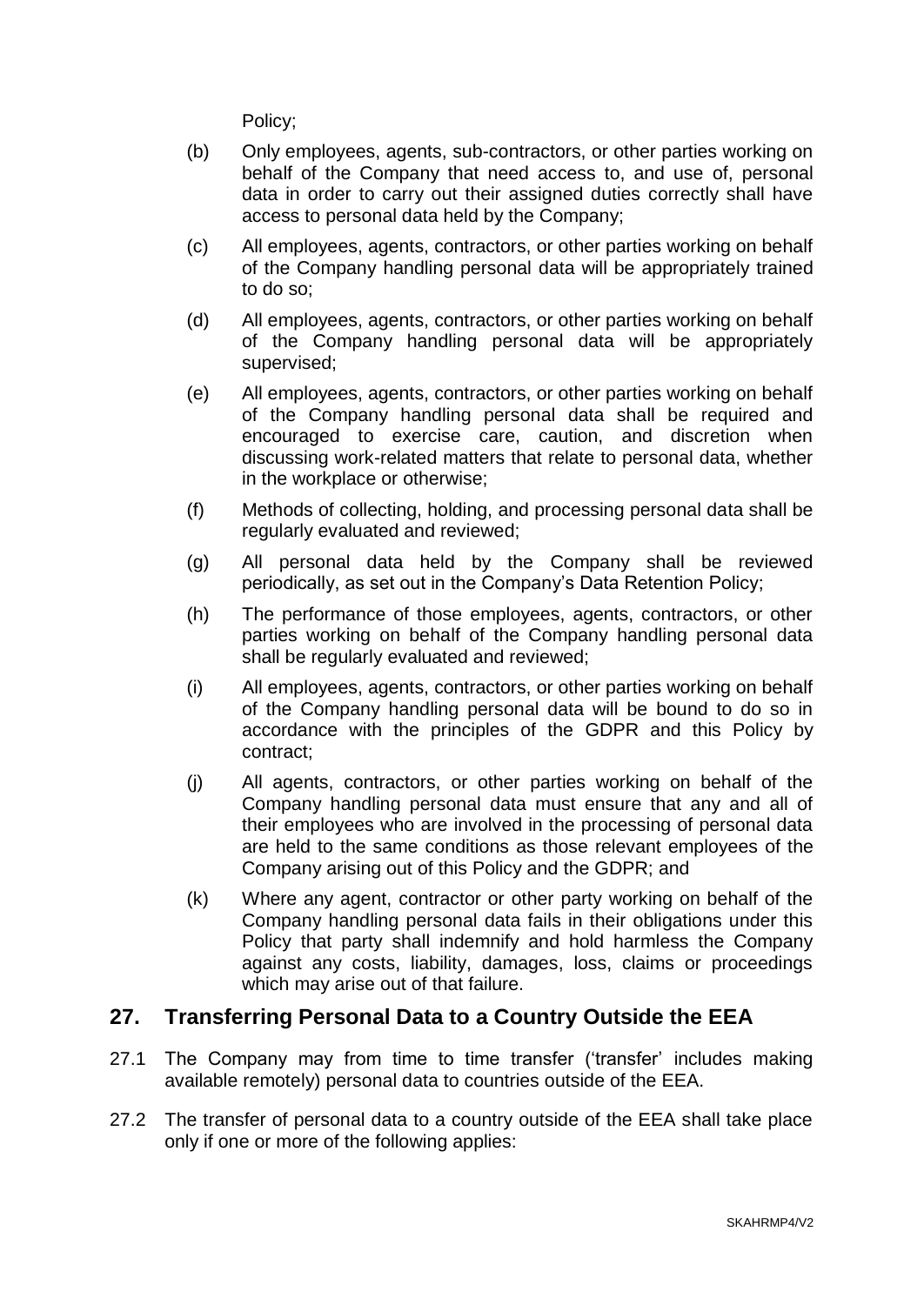- (a) The transfer is to a country, territory, or one or more specific sectors in that country (or an international organisation), that the European Commission has determined ensures an adequate level of protection for personal data;
- (b) The transfer is to a country (or international organisation) which provides appropriate safeguards in the form of a legally binding agreement between public authorities or bodies; binding corporate rules; standard data protection clauses adopted by the European Commission; compliance with an approved code of conduct approved by a supervisory authority (e.g. the Information Commissioner's Office); certification under an approved certification mechanism (as provided for in the GDPR); contractual clauses agreed and authorised by the competent supervisory authority; or provisions inserted into administrative arrangements between public authorities or bodies authorised by the competent supervisory authority;
- (c) The transfer is made with the informed consent of the relevant data subject(s):
- (d) The transfer is necessary for the performance of a contract between the data subject and the Company (or for precontractual steps taken at the request of the data subject);
- (e) The transfer is necessary for important public interest reasons;
- (f) The transfer is necessary for the conduct of legal claims;
- (g) The transfer is necessary to protect the vital interests of the data subject or other individuals where the data subject is physically or legally unable to give their consent; or
- (h) The transfer is made from a register that, under UK or EU law, is intended to provide information to the public and which is open for access by the public in general or otherwise to those who are able to show a legitimate interest in accessing the register.

# **28. Data Breach Notification**

- 28.1 All personal data breaches must be reported immediately to the Company's Data Protection Officer.
- 28.2 If a personal data breach occurs and that breach is likely to result in a risk to the rights and freedoms of data subjects (e.g. financial loss, breach of confidentiality, discrimination, reputational damage, or other significant social or economic damage), the Data Protection Officer must ensure that the Information Commissioner's Office is informed of the breach without delay, and in any event, within 72 hours after having become aware of it.
- 28.3 In the event that a personal data breach is likely to result in a high risk (that is, a higher risk than that described under Part 29.2) to the rights and freedoms of data subjects, the Data Protection Officer must ensure that all affected data subjects are informed of the breach directly and without undue delay.
- 28.4 Data breach notifications shall include the following information: